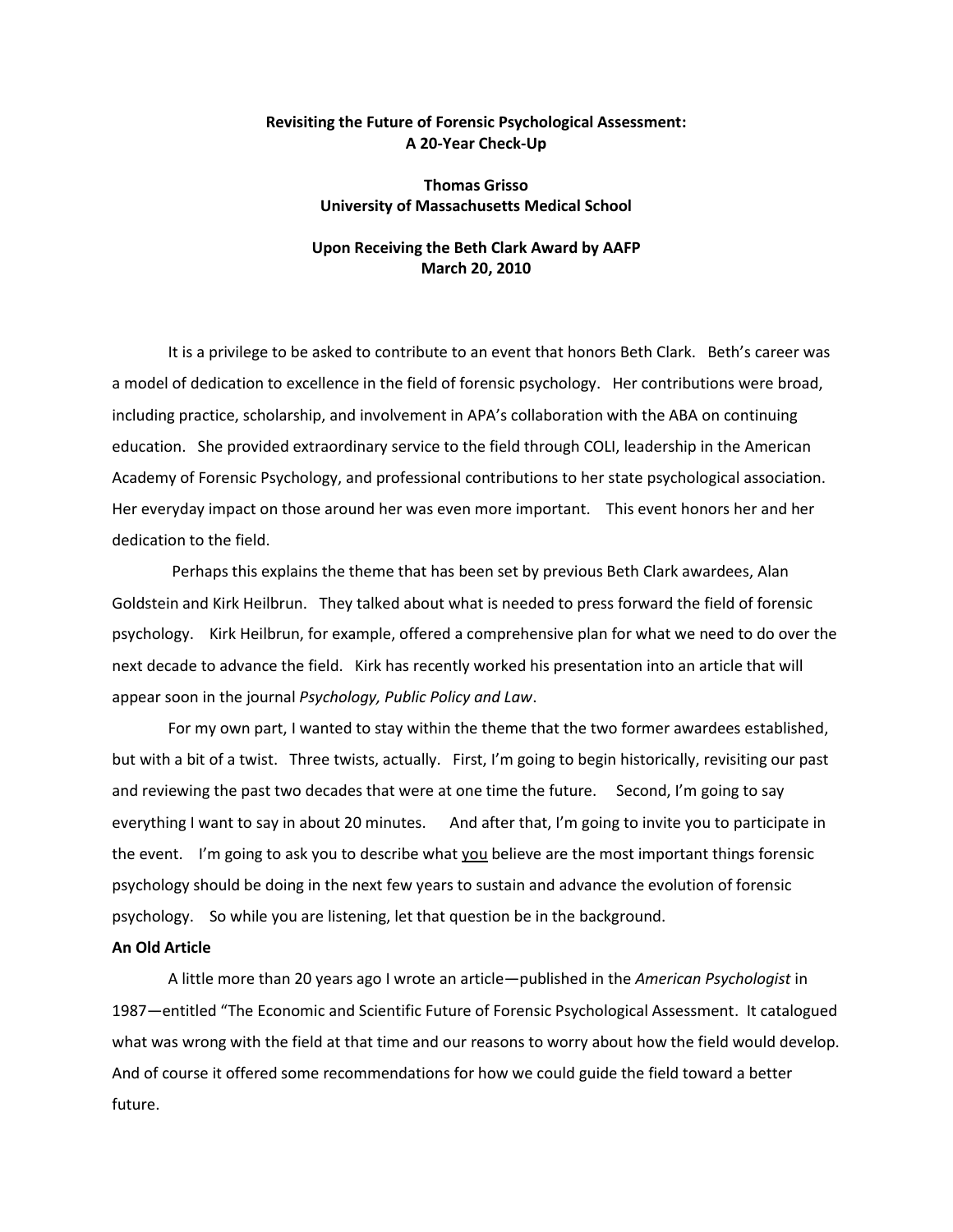The article began with a quote I'd found in a legal case two years earlier. The case was *U.S. v. Downing* (1985), and it was about the admissibility of expert testimony by psychologists. In its written opinion, the court issued a sort of warning, in somewhat ominous overtones, regarding (quote) "the spectre of the creation of a cottage industry of forensic psychologists."

Now, there are three things interesting about that quote. The first was the choice of the term "cottage industry." Dictionaries define that as a small-scale business run out of one's home—not really a business, just acting like one. Notice also that they chose the term "industry"—not a science, not a helping profession—a greedy little up-start industry.

Second, the court referred to the "spectre" of a field called forensic psychology. A spectre dictionary definition—is "a threatening or haunting possibility." Something to be feared! What if these forensic psychologists actually began to get organized?

Third, the court referred to the "creation" of such an enterprise. Obviously, in their eyes, forensic psychology did not yet really exist as a recognized party in the legal process.

#### **The Field**

However odd, this description had some reality. There weren't many of us, and we were only loosely affiliated. We certainly didn't have much guidance for our work. In the article, I listed the 8 textbooks that existed, devoted entirely or substantially to forensic assessments and testimony. All of them had been published in just the two years preceding this article. That's how new the field was. My book *Evaluating Competencies* had just been published the year before, and that very year, 1987, was the publication date of the first edition of Melton et al's now classic *Psychological Evaluations for the Courts.* Neither book was yet generally known to the field.

In 1987, APLS had been an APA division for only a few years, and only a couple of forensic clinical psychologists had been APLS presidents since it began 18 years earlier. There were no specialty ethical guidelines for forensic practice, and there were only a couple of forensic psychological tools, both brand new. The term "psycholegal assessment" had just been invented by Elwork and Sales, and I had coined the term "forensic assessment instruments" a year before this article. The term "forensic psychological assessment" in the title of my article was not yet in common use. In the years before 1990, there wasn't much guidance in our journals, either. For example, the issues of *Law and Human Behavior* in 1986-87 had 1 forensic research article for every 20 legal psychology articles.

So most forensic psychologists were operating on their own notion of what they thought was appropriate, with little guidance and with little sense of identity with a field. It was a "cottage industry." That's not to say that our numbers were actually small. The number of psychologists in court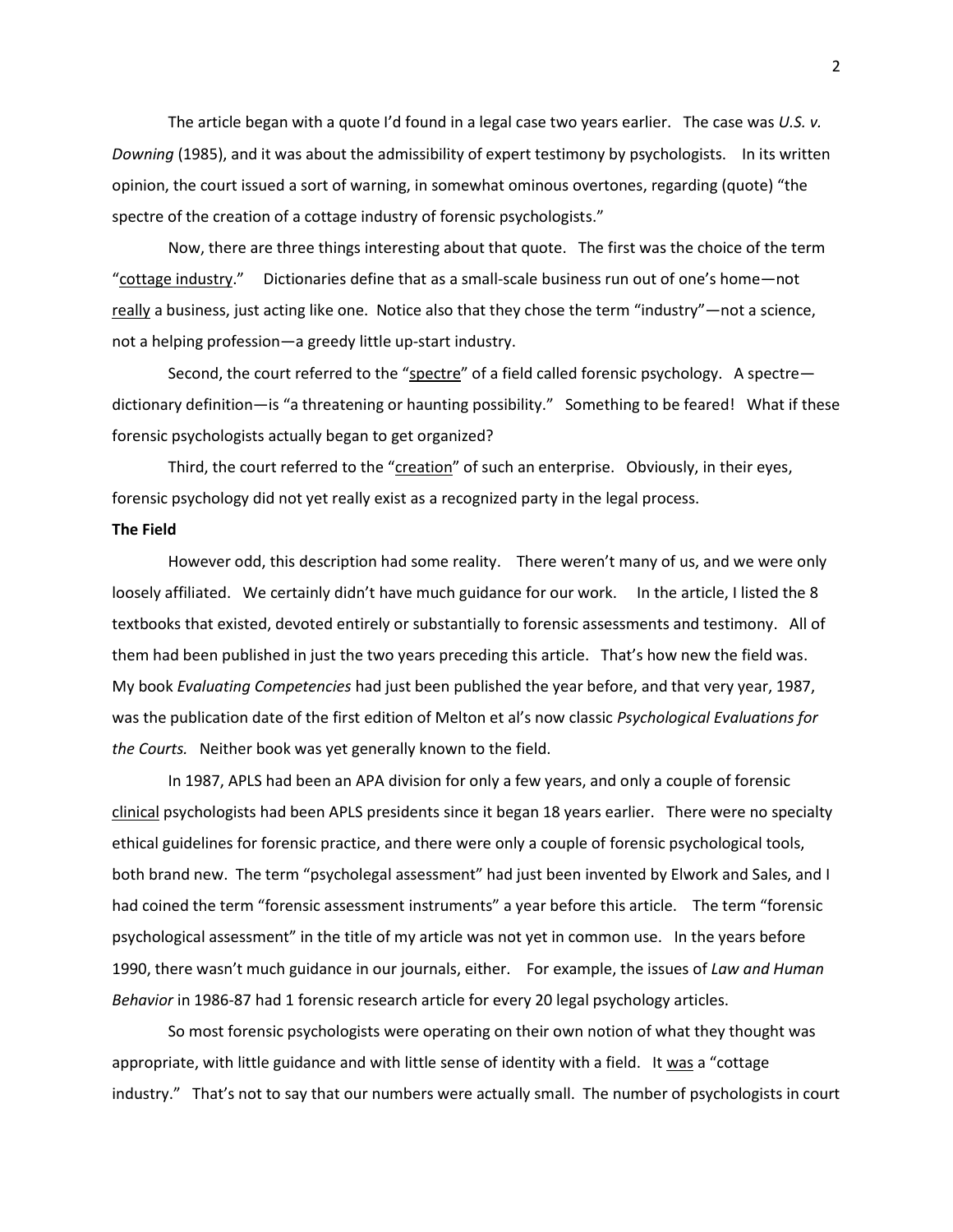had been growing since the 1960s, and there were about 100 ABFP diplomates by that time. So there was a "haunting possibility" that we were on the move. Moreover, many of us were excited about our potential to shape the development of a new field of forensic clinical practice.

### **The Problem**

But as I explained in the article's Introduction, the cottage industry had some big problems. Specifically, it seemed to me that forensic psychological evaluations of the day typically were neither "forensic" nor "psychological."

They were not "forensic," because too often they were simply clinical evaluations that moved inferentially from diagnosis straight to forensic opinion. For many psychologists in court, psychosis was *per se* evidence of incompetence or criminal non-responsibility.

They were not particularly "psychological," in that too often they used very much the same nonstandardized interview methods as psychiatrists' forensic evaluations. Often they reached their conclusions without any reference to psychology itself as a basis for their logic or validity, and without any known research-based support.

And we weren't particularly honest about it. The latest landmark cases—just a year or two before my article—were *Ake v. Oklahoma* and *Ford v. Wainwright*. The APA amicus briefs in those cases claimed that psychologists' tests elevated the quality of their assessments above those of psychiatrists. But in my article, I observed that APA's claim was largely unsupported. Our methods were not endorsed by empirical studies.

This was terribly frustrating to those of us who thought that psychology could do better. Psychology was rich in theories of cognition, perception, personality and clinical abnormality. We had the potential to develop a field of forensic assessment based on research evidence for its validity. The science of psychology could make forensic psychological assessment not only different, but better.

## **The Need**

So how could we do it? I suggested that this required model-building and research of three types.

First, we needed psycholegal conceptual models to replace our traditional clinical models for structuring the forensic assessment process. I had just finished identifying a five-part structure for all legal competencies. I was hoping that we could do the same with other legal questions.

Second, we needed research to translate psychological knowledge for forensic application. Apart from clinical psychopathology, not much of this had been done. Some efforts had been made to translate developmental psychological principles for certain legal questions. But little had been done to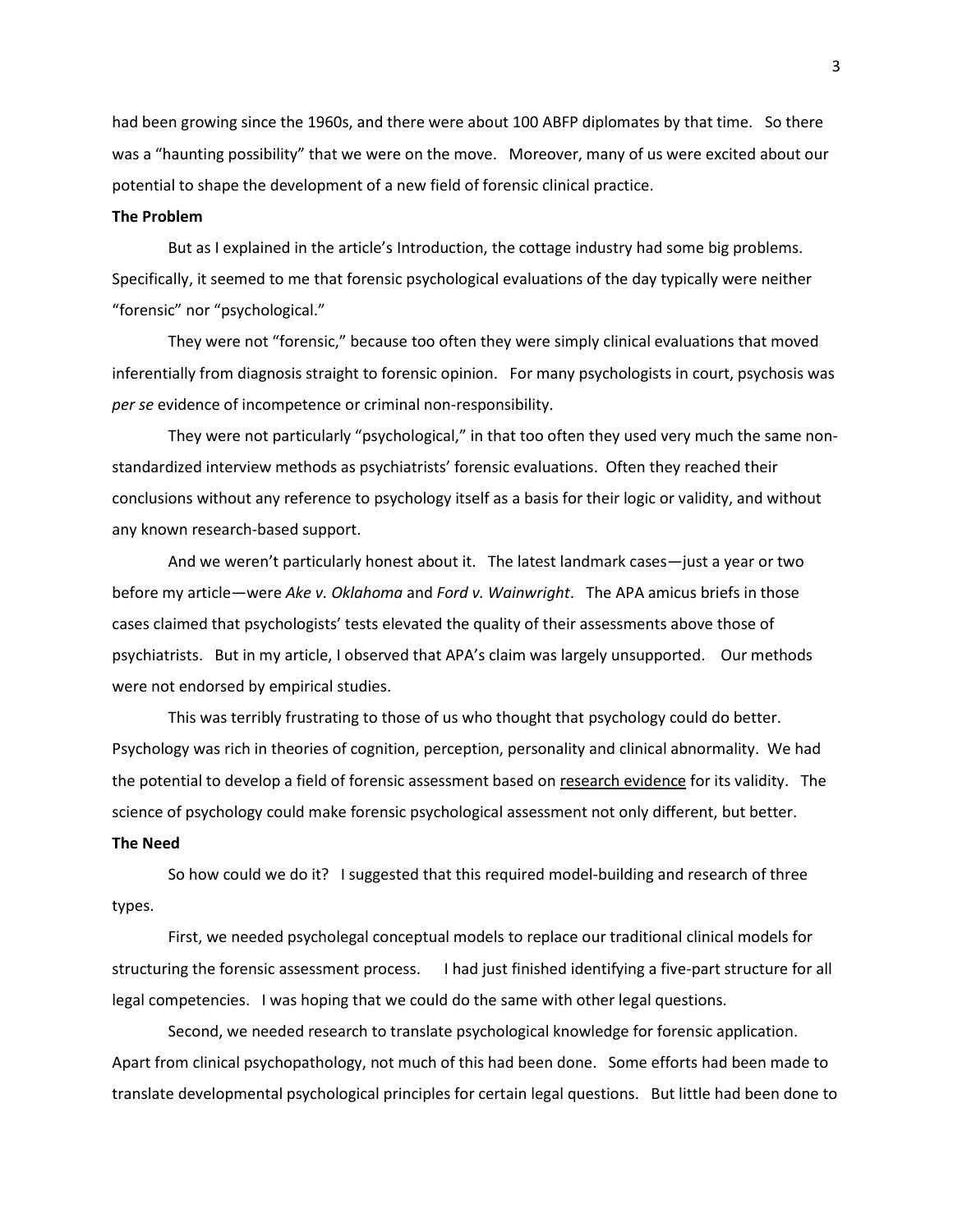translate social psychological principles and personality dimensions. In 1987, even psychopathy hadn't yet achieved its spotlight in forensic psychology.

Finally, we needed to construct tools to measure psychological capacities, behaviors and abilities related to psycholegal factors. With measures, we could do research on our populations and eventually provide evidence for their validity. These special psycholegal tools would then make our assessments more objective.

And that's where my worries began. I foresaw an incentive dilemma. This was the "economic" part of the article's title. I was thinking about forensic psychology in a business or marketing model. If forensic clinicians were going to have anything of value to sell, we needed to start generating research that would actually provide that empirical foundation and create the necessary tools. But researchers weren't going to do that unless they too had an economic reason. So we needed forensic psychologists who were willing to use that research in order to provide the incentive for researchers to provide us with innovations for practice.

But apparently I didn't have much faith in my fellow forensic psychologists at that time. I claimed that too many of them were comfortable with their old clinical tools and making inferential leaps to the forensic questions. They were entrenched in old public hospital systems where newer methods were less likely to be adopted. And they didn't have an incentive to change, as long as the legal system accepted their current practice.

Elizabeth Loftus had recently asserted that all would be well if we simply relied on "social engineering" to create a "survival of the fittest." Clinicians who used better methods would be more sought after by attorneys, thus forcing a positive evolution of the field. But my concern was that the law itself would not reward clinicians for adopting newer, empirically-based methods. I feared that (quote) "the fittest who survive may not be those who represent the best that psychology has to offer," if the legal system is simply interested in an expert's opinion, rather than its scientific basis.

In my view, judges were too often concerned simply with experts' conformity to minimal legal requirements. Their attention to legal precedent—that is, relying on already-established notions of adequate evidence—would produce a disincentive for forensic clinicians to endure the uncertainty of trying new methods. And if the marketplace incentives didn't stimulate them to try new methods, who could expect the researchers to want to supply them with the empirical base that could rescue forensic psychology?

Something had to be done to get a flow of interaction between research and practice in forensic psychology, and to influence the courts so that they wouldn't tolerate the current status quo in forensic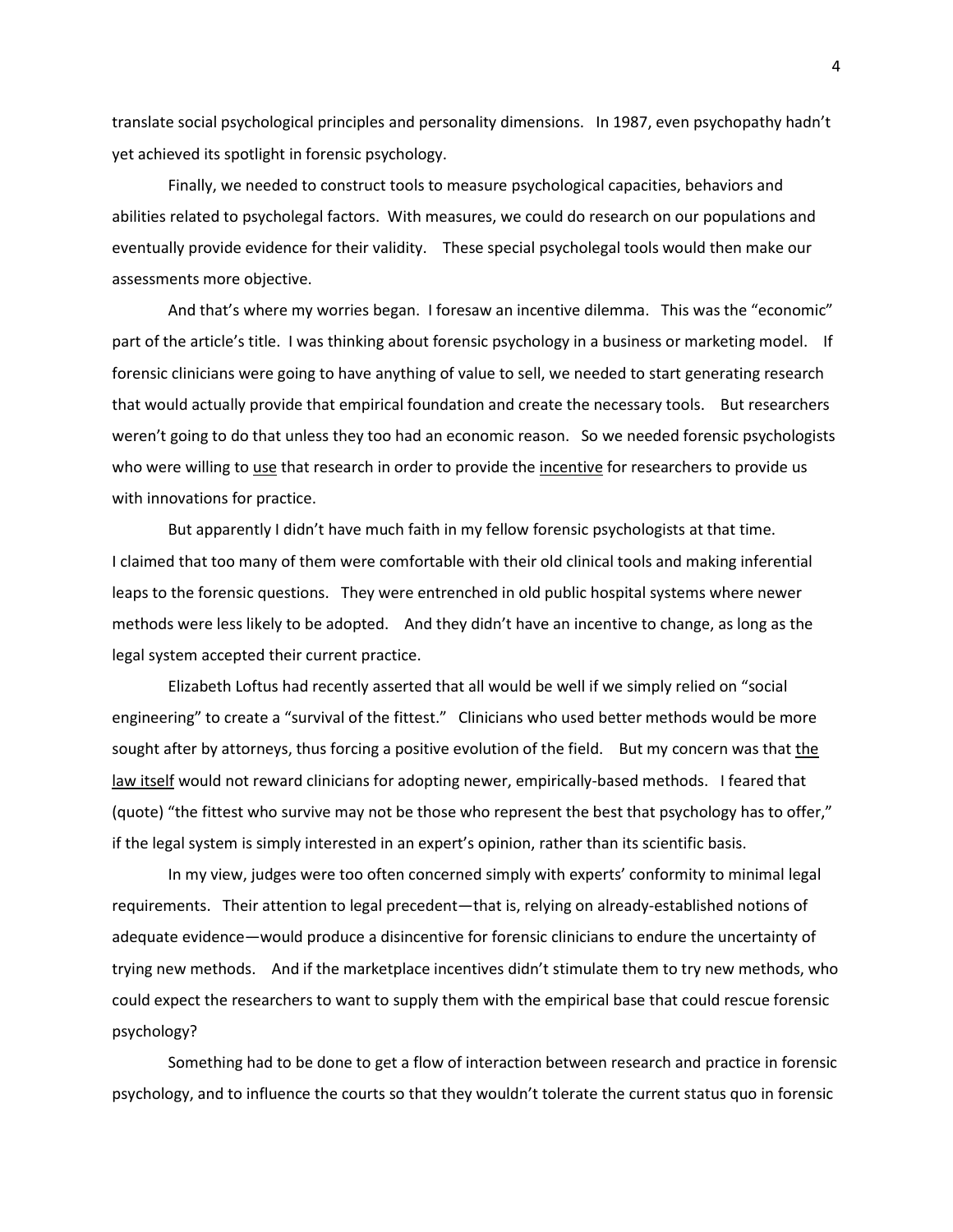psychology. Otherwise, forensic psychology at worst would experience a premature death, or at best would evolve in a state of mediocrity.

#### **The Remedies**

So I proposed three remedies.

First, I suggested that somehow the field needed to create incentives for researchers to do research that would be of forensic interest. Every good industry—at least if it's more than a cottage industry—needs a research and development office to create and improve its products. That's what we needed. You have to remember that at that time, research in law and psychology had little to do with forensic clinical practice. It was all about eyewitness identification and jury selection. Of all the articles in the 1986-87 copies of LHB, only 5-10% pertained to clinical forensic questions. So the type and volume of research that we needed was nowhere in sight. I suggested that APA 41 and ABFP should organize groups of social scientists and applied forensic psychologists to develop research agendas, disseminate them, and stimulate researchers' interests in the kind of research that we needed. I am not sure that we ever did anything systematic of that nature. But as I'll point out later, apparently it wasn't necessary.

Second, I suggested that we needed a set of standards for forensic psychological practice. It was unlikely that practice would improve until we had published standards to which to hold clinicians' feet to the fire. In fact, this was so important that within a year several of us had decided to create an APLS/ABFP working group to develop the first set of ethical standards, which of course in 1991 became our current ethical guidelines for forensic psychologists.

The third suggestion was for states to set up required certification programs for public sector forensic clinicians, applying a new higher standard. Legal professionals in those states could be educated at the same time. This would raise the threshold of acceptable practice. Any private practitioners who couldn't meet those standards would look bad on voir dire, then would get less work , and therefore would be forced to shape up. We could also provide more workshops for private practicing forensic clinicians, to give them the information they needed to keep up.

The next 10 years saw these educational ideas begin to happen. In the 1990s, many states established minimum standards for their forensic MH professionals in inpatient and court clinic settings, as well as continuing education offerings. Under Alan Goldstein's leadership, beginning in 1988, AAFP's workshops became one of our most important tools for improving practice. APA did its part in creating joint APA/ABA conferences. APLS sponsored the Villanova Conference in the mid 1990s, chaired by Don Bersoff, crystallizing our training models. There is no doubt that we have made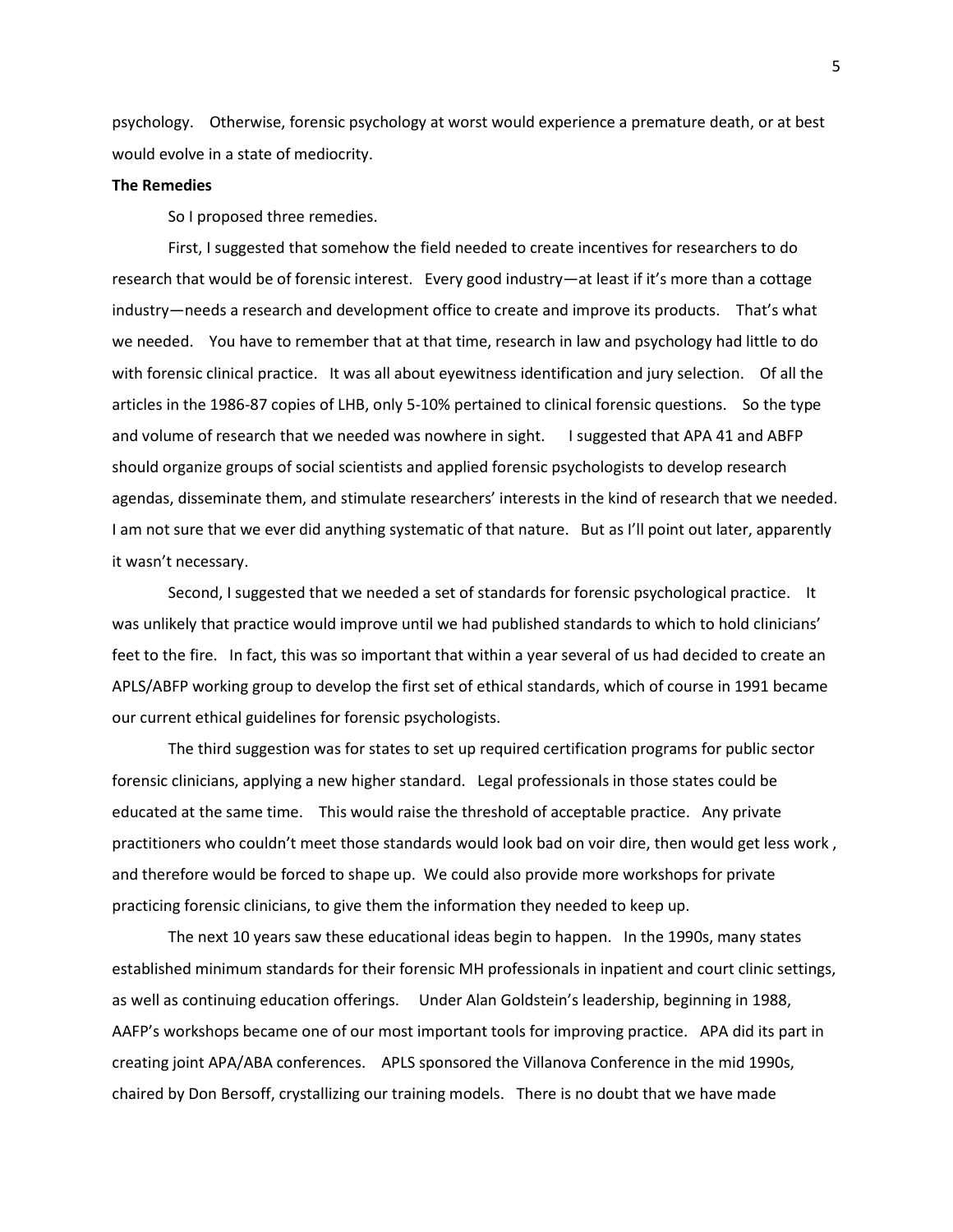important and significant advances in teaching our forensic and legal colleagues what we do and what they should expect of any forensic psychologist who provides information for the courts.

### **State of the Field**

Did our efforts to incentivize research, set standards, and force improvement through education of the legal consumer make a difference? In a world with so many uncontrolled variables, one never knows whether one's actions were necessarily responsible for subsequent history. But there is no doubt that the 1990s saw an enormous surge in research to inform forensic psychology. It simply began to blossom.

As noted earlier, in 1986-87, about 5-10% of LHB research articles pertained to clinical forensic issues, compared to about 90% on legal psychology research. But by 1995, that had changed so that about 45% of articles in LHB were forensic, and by 2005-2007 it was about 60%. Suddenly we had a growing literature on psychopathy, a second and third generation of risk research and tools, and research on civil competencies. And in the late 1990s came a huge surge in research on juvenile forensic matters. An outpouring of forensic psychological tests were developed, validated and published—enough to create new "forensic" sections of commercial test catalogues.

We were fortunate that several sources of financial support for forensic research arose. Soon after my article, the MacArthur Foundation became a major funder of mental health law research, and later juvenile forensic research as well. NIMH and NIJ have never been too keen on funding the development of forensic methods, but they were extraordinarily important in funding the research that backs up our forensic inferences—especially in the areas of violence, recidivism, and mental health issues.

In retrospect, therefore, I simply may have over-worried. Apparently the field was already poised and ready to go, and I just hadn't seen the evidence yet. But I'm not sure it would have happened if many of us in forensic practice had not campaigned to establish some solid standards, called for a more empirical basis for our evaluations, and educated our colleagues and the courts regarding the importance of using the research in practice.

So, here we are a little more than 20 years later. The cottage industry is thriving. Forensic psychology has been an APA specialty for over 10 years, and soon it will be accrediting our post-doctoral forensic training programs. We have scores and scores of forensic textbooks on general and specific topics. There are about 30 journals that report theoretical and empirical research on forensic clinical questions. Most good forensic examiners have a dozen or more specialized, validated psycholegal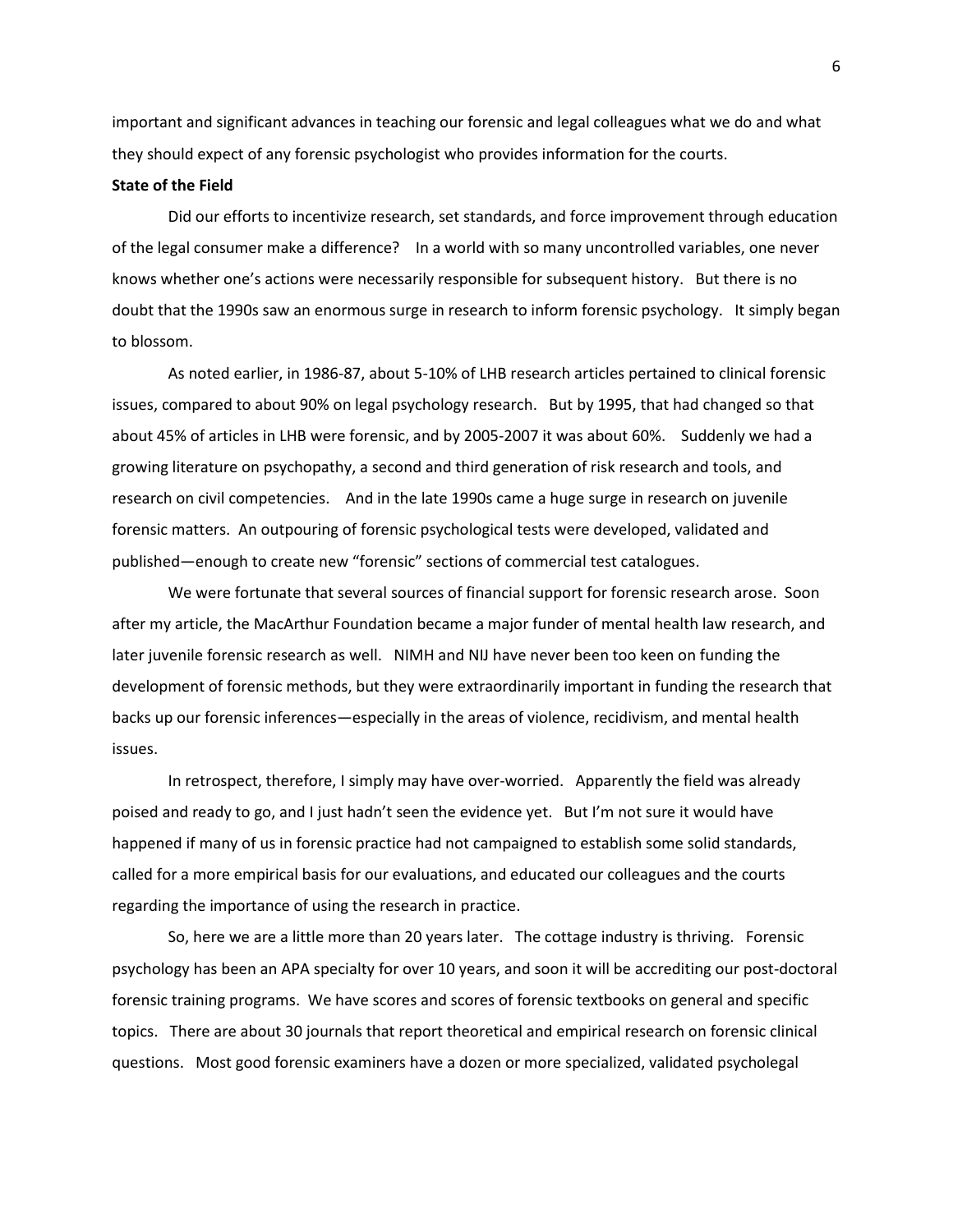instruments in their testing cabinet for use with everything from CST to CR to Miranda to malingering, as well as risk assessments and child custody questions.

We will soon have a second edition of ethical standards for forensic practice, and the three Beth Clark Award recipients have completed their editing for about two-thirds of the 19 best-practice volumes we are doing for Oxford Press and AAFP. Overall, I believe that we have a pretty good consensus in ABFP regarding the essentials of good forensic practice generally, as well as in specific areas of forensic assessment. We have well-trained and enormously bright graduate students aplenty who are coming into the field, providing new ideas, new research, and new leadership for the future.

I really did not foresee the success of forensic psychology when I wrote that article in 1987. Perhaps I saw the direction we were going, in terms of a more empirical base for our evaluations. But I was quite uncertain that it would develop, and I certainly did not anticipate many of our specific advances.

### **The Future**

Now, what about the next 20 years? First let me urge you to watch for the article that Kirk and his colleague have in press, in PPPL. A few years ago, the American Academy of Sciences commissioned a committee to review the state of the field in Forensic Sciences. This Forensic Science Committee did not review forensic psychiatry or psychology. But it did produce a set of guidelines for future work to improve the forensic sciences generally. What Kirk Heilbrun has done in his forthcoming article is to take those guidelines and adapt them for application to the task of improving the future of forensic psychology. It produces some excellent ideas.

But I am not going to review them. Instead, I thought it would be more interesting to open up this presentation to your participation. Let me ask you what you believe we need to be doing to improve forensic psychology's evolution over the next 20 years.

*At this point, the audience was invited to offer their suggestions for the most important things that we needed to do to advance education in forensic psychology, then research, and finally practice. The responses are offered below without attribution. In some cases suggestions have been merged when they were similar. At the end of each of the three topics, Dr. Grisso offered his own suggestion.* **Education**

- Develop educational efforts to bridge the cultural and linguistic gulfs between forensic mental health examiners and examinees in forensic populations
- Seek improvement in funding of forensic post-doctoral and internship programs; trainees interest in forensic psychology increases, but fiscal problems threaten decrease in their opportunities for advanced training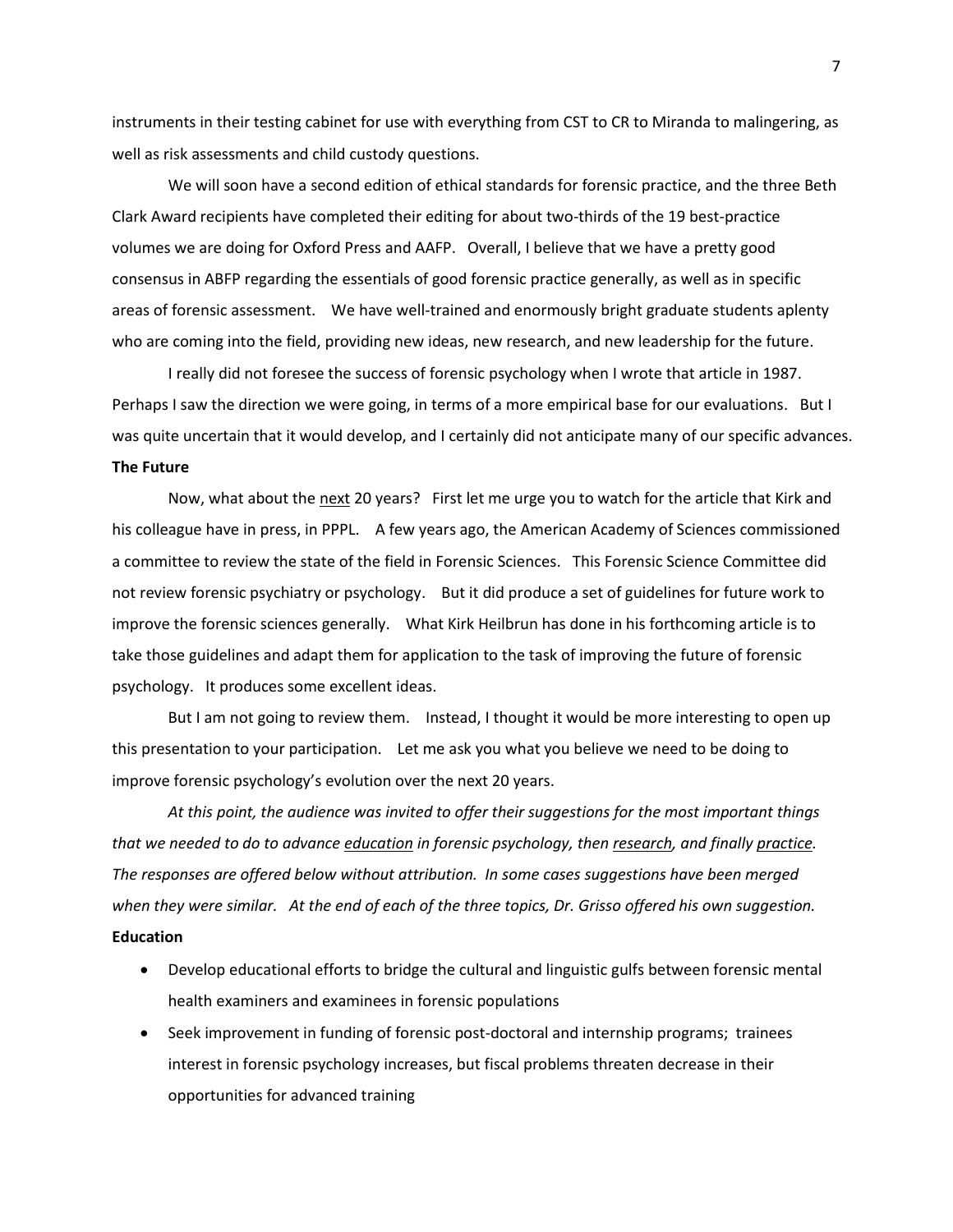- Facilitate a "mentoring system" for practicing professionals; go beyond workshops (providing information) to connect senior forensic clinicians with practitioners to help them develop forensic skills in practice
- Re-consider the balance of "depth" and "breadth" in forensic training
- (Grisso) Use the internet to better educate the public regarding what forensic psychologists do and how they do it; current internet descriptions are simplistic, inaccurate, or focused on commercial interests of certain universities

## **Research**

- Increase the communications and research connections between forensic psychology and criminology
- Promote involvement of lawyers, judges and clinical practitioners in the early phases of forensic research projects, so that the products (designed to improve practice) are in part designed by the users
- Do research to promote greater attention of forensic psychologists to "psychology of law" (the way that law seeks to control behavior). How can forensic psychologists play a role in promoting social justice and change? Is forensic psychology more than merely performing assessments to assist courts in a case?
- Discover ways to re-interpret "forensic assessment research questions" so that they better fit the portfolios of grant agencies that do not typically fund forensic method development
- Increase research on performance of our assessment tools in the field (beyond the lab)
- (Grisso) Consistent with the previous bullet, increase attention to studying what forensic psychologists actually do and how they actually perform ("effectiveness"), not just the validity of their methods ("efficacy")

# **Practice Standards**

- Clarify the differences between forensic psychology as a professional specialty and non-forensic psychologists' applications of psychology in forensic settings
- Develop "best –practice" documents, authorized and approved by APLS, focused on specific types of forensic evaluations
- Avoid being complaisant at a time when things are going fairly well for forensic psychology; it could be dangerous not to see our faults or ways in which we can improve